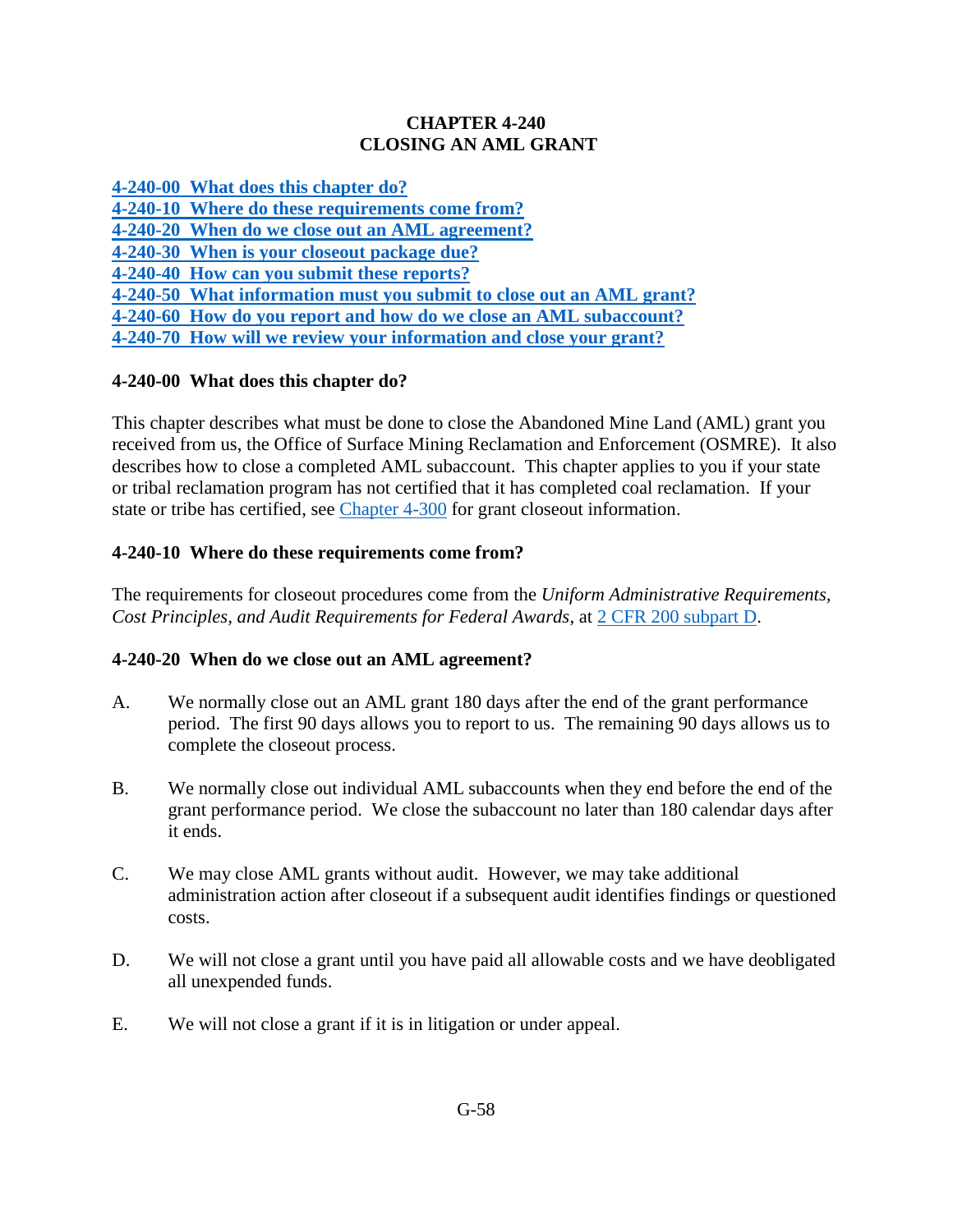F. If we terminate a grant, we will not close it until all termination actions have been completed.

# <span id="page-1-0"></span>**4-240-30 When is your closeout package due?**

- A. Your complete closeout package is due to us 90 days after the end of the grant performance period.
- B. If you have made every reasonable effort to send us a complete closeout package within 90 days but cannot meet the due date, you may request and we may approve an extension. You must send us a written request to extend the due date with a justification explaining why you need the extension. We will notify you of our approval along with any interim steps that we may require.

### <span id="page-1-1"></span>**4-240-40 How can you submit these reports?**

- A. You may send hard copy reports with original signatures to us by mail.
- B. You also have the alternative of submitting reports by e-mail. The forms must include the name and title of the authorized official who signed them and the date signed, and you must maintain the original signed forms in your files.

### <span id="page-1-2"></span>**4-240-50 What information must you submit to close out an AML grant?**

A complete closeout package for an AML grant includes the following documents.

- A. Final financial report. See [Chapter 4-230](https://www.osmre.gov/lrg/fam/4-230.pdf) for information on how to prepare and submit a financial report.
	- 1. You must report all program income in accordance with the deduction option, applying program income to your expenditures to reduce Federal costs. See [Chapter 2-210](https://www.osmre.gov/lrg/fam/2-210.pdf) for more information on program income.
	- 2. You cannot show any unliquidated obligations on your final report. You must pay all obligations before we can close the grant.
- B. Final performance report. See [Chapter 4-230](https://www.osmre.gov/lrg/fam/4-230.pdf) for information about your narrative performance report.
- C. Report of Government Property, if you acquired or held property under this grant. Report your property inventory on the Tangible Personal Property Report [\(SF-428\)](https://www.whitehouse.gov/omb/grants_formshttps:/www.whitehouse.gov/omb/grants_forms) that allows for any other inventory format acceptable to our awarding office.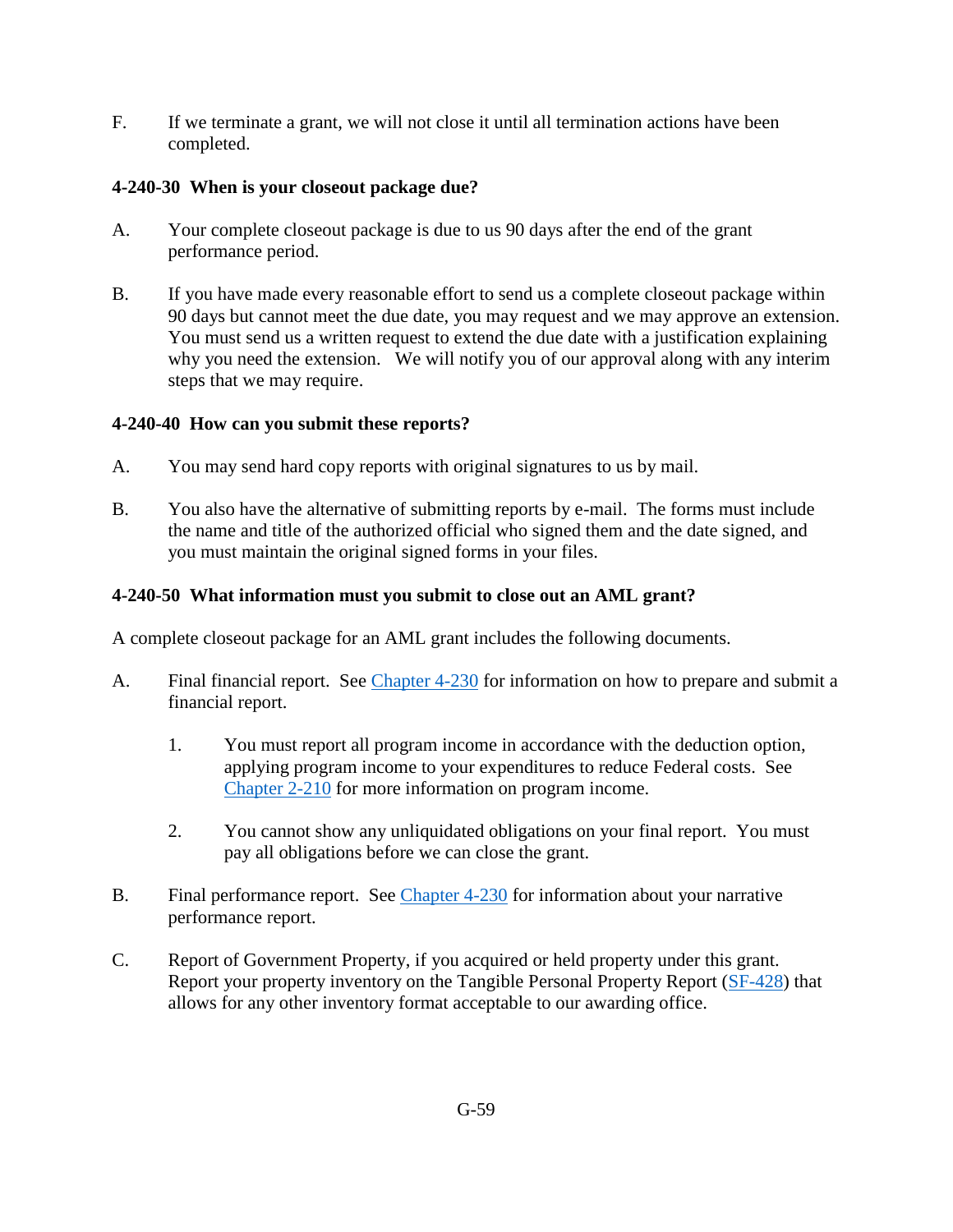- 1. Your inventory must list all equipment or real property acquired under this grant or transferred into this grant from previous AML grants. You must notify us whether you transferred the property to the subsequent AML grant or disposed of the property.
- 2. Normally you will hold property in an Administrative Costs subaccount, and report the property inventory when we close that subaccount rather than at final grant closeout.
- D. Report of Federally-Owned Property, if any. You must list all Federally-owned property provided to you separately from grant-purchased property. To report use the Tangible Personal Property Report [\(SF-428\)](https://www.whitehouse.gov/omb/grants_formshttps:/www.whitehouse.gov/omb/grants_forms) that allows for any other acceptable property list. You must request that the property be transferred to the subsequent grant or properly disposed.
- E. Update the Enhanced Abandoned Mine Land Inventory System (e-AMLIS), if necessary. You should enter completion data on each problem area when you complete it, but you must ensure that all completion data under this grant has been entered in e-AMLIS before you send us your closeout package. You must provide a statement that you have completed this step.

# <span id="page-2-0"></span>**4-240-60 How do you report and how do we close an AML subaccount?**

We will use the following process to close out AML subaccounts which end before the end of the grant performance period.

- A. You must send us the closeout documents listed above for the subaccounts which have ended. You must send the closeout package to our awarding office within 90 days after the end of the subaccount performance period.
- B. Within 60 days of receipt, our awarding office must review the package and complete all actions necessary to close the subaccount. We will notify you that we have completed the actions and send you the appropriate documents.
- C. If you have any unexpended funds in the subaccount, we must process an amendment to deobligate the funds or transfer them to another subaccount within the same grant. See [Chapter 4-220](https://www.osmre.gov/lrg/fam/4-220.pdf) for amendment processes.

# <span id="page-2-1"></span>**4-240-70 How will we review your information and close your grant?**

Our awarding office will review the closeout package and determine if it is complete and acceptable. If the package is not acceptable, we may return it to you with an explanation of what you should do to complete or correct it, or ask you for additional information, or take other actions to resolve the problems. After we receive an acceptable closeout package, our awarding office must complete the following actions within 60 days.